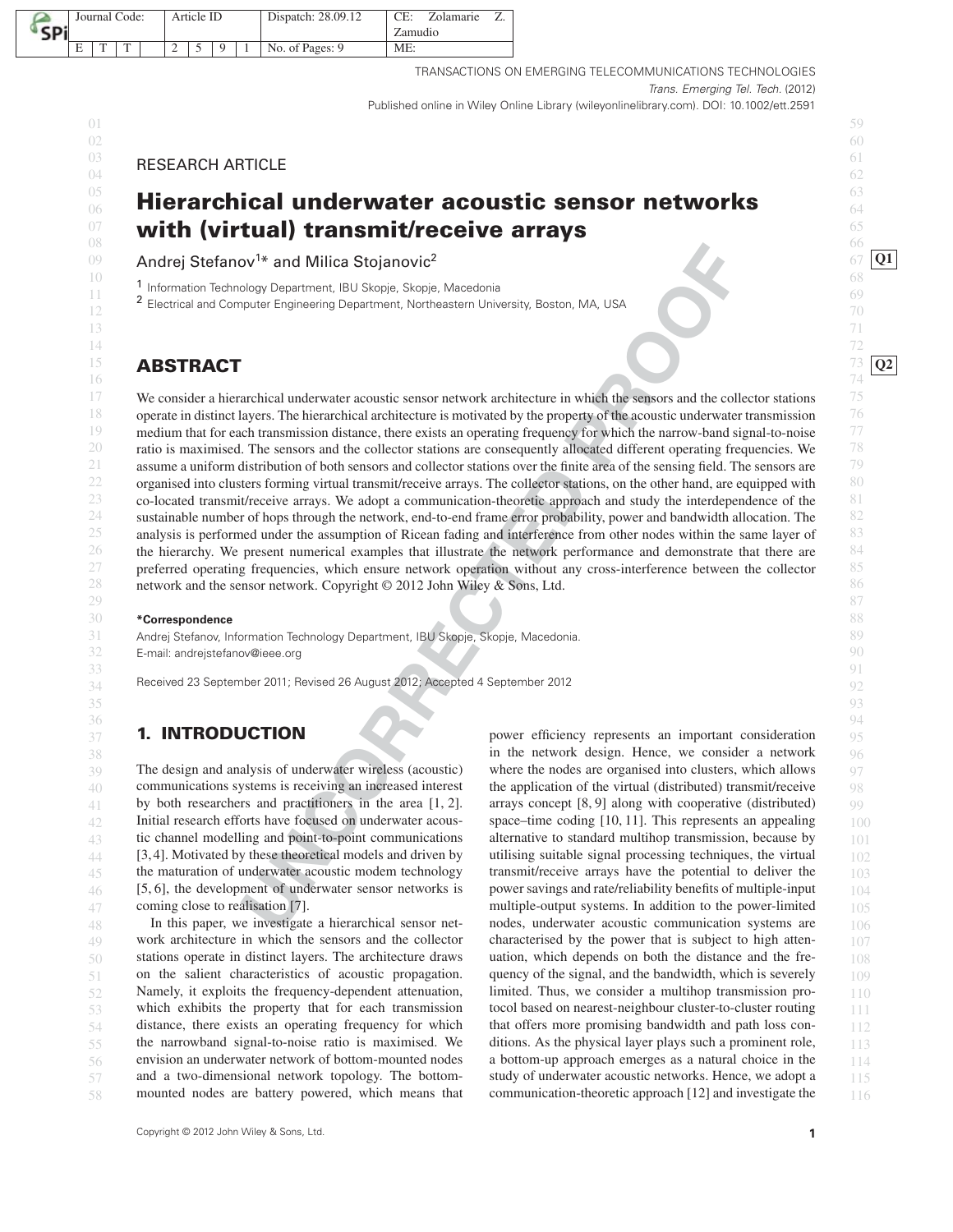01 network performance in the presence of interference from 59 02 other clusters in the network. The cluster-to-cluster channel  $\overrightarrow{d}$   $\overrightarrow{d}$   $\overrightarrow{d}$   $\overrightarrow{0}$  60 03 is subject to frequency-dependent path loss and Ricean  $\left( \begin{array}{ccc} 0 & -c & 0 \\ 0 & 0 & c \end{array} \right)$  61 04 fading. This study focuses on the interdependence between  $\begin{pmatrix} 0 & 1 \\ 0 & 0 \end{pmatrix}$   $\begin{pmatrix} 0 & 0 \\ 0 & 0 \end{pmatrix}$  62 05 the sustainable number of cluster-to-cluster hops in the net-<br>  $\bigcirc$ 06 work, as an indicator of network connectivity; end-to-end 64

# **2. UNDERWATER**

Underwater acoustic communication channels are charac-<br>
<sup>21</sup>  $\frac{1}{2}$  $22$  terised by a path loss that depends not only on the distance  $80$  $\frac{23}{23}$  between the transmitter and the fecerver, as is the case in<br>many other wireless channels, but also on the signal free. give the p.s.d.'s of the four noise components in decibel rel-24 Billiam of the absorption loss increases with frequency as a dive to micropascal per hertz\* as a function of frequency 82 quency. The absorption loss increases with frequency, as  $\frac{a\mu}{25}$  in kilohertz [13].  $26$  well as with distance. It imposes a limit on the available  $\frac{1}{2}$  in Knonettz [15]. bandwidth, because of the practical constraints of finite  $\frac{10 \log N(f) - 17 - 30 \log f}{1000}$ between the transmitter and the receiver, as is the case in many other wireless channels, but also on the signal fretransmission power.

 $33$  acoustic channel over a distance d for a signal of frequency  $10 \log N_{\text{th}}(f) = -15 + 20 \log f$  $34$  f is given by  $f$ , is given by

$$
A(d, f) = A_0 d^{k} a(f)^{d}
$$
 (1) the ambient noise is

39 where  $A_0$  is a unit-normalising constant,  $a(f)$  is the  $N(f) = N_t(f) + N_s(f) + N_w(f) + N_{th}(f)$  (4) 97 40 absorption coefficient and  $\kappa$  is the spreading factor. In the 41 case of practical spreading,  $\kappa = 1.5$ . The absorption coeffi- $42$  cient, which is an increasing function of frequency, can be **3. HIERARCHICAL**  $100$ 43 expressed empirically using Thorp's formula, which gives **SENSOR NETWORK Example 2018** 44  $a(f)$  in decibel per kilometre for f in kilohertz as [13]  $102$ 

47 105 architecture. The sensors are organised into disjoint cells. <sup>10</sup> log a.f / <sup>D</sup> 0:11f <sup>2</sup> <sup>1</sup> <sup>C</sup> <sup>f</sup> <sup>2</sup> <sup>C</sup> 44f <sup>2</sup> <sup>4100</sup> <sup>C</sup> <sup>f</sup> <sup>2</sup> <sup>C</sup> 2:75f <sup>2</sup> <sup>10</sup><sup>4</sup> <sup>C</sup> 0:003 (2)

 $50$  hundred hertz.  $108$ This formula is generally valid for frequencies above a few hundred hertz.

### **2.2. Noise**

55 113 The ambient noise in the ocean comes from diverse sources 56 (turbulence, shipping, waves and thermal noise), which can **the contract of the contract of the contract of the contract of the contract of the contract of the contract of the contract of the contract of the contract of** 57 be described by Gaussian statistics and a continuous power \*Note that an acoustic signal propagates as a pressure wave whose level 115 58 spectral density (p.s.d.). The following empirical formulae is commonly measured in decibel relative to 1  $\mu$ Pa. 116 be described by Gaussian statistics and a continuous power



**Exercise 19 Figure 1.** Cluster-to-cluster transmission with  $N_c = 3$  nodes per  $\frac{77}{2}$ 20 **11 11 12 20 78** cluster. The distance between neighbouring clusters is  $d_c$ . The distance between neighbouring clusters is  $d_c$ .

in kilohertz [13]:

| 27 | 50                                             |
|----|------------------------------------------------|
| 28 | transmission power.                            |
| 29 | 10 log $N_t(f) = 17 - 30 \log f$               |
| 29 | 10 log $N_s(f) = 40 + 20(s - 0.5) + 26 \log f$ |
| 20 | 60 log $(f + 0.03)$                            |

$$
31 = 111 \text{ THEOREMALICE}
$$
  
\n
$$
32 = 32
$$
  
\n
$$
33 = 10 \log N_w(f) = 50 + 7.5\sqrt{w} + 20 \log f - 40 \log(f + 0.4)
$$
  
\n
$$
33 = 10 \log N_w(f) = -15 + 20 \log f
$$
  
\n
$$
33 = 10 \log N_w(f) = -15 + 20 \log f
$$
  
\n
$$
(3) = 91
$$

f, is given by<br>35 where s is the shipping activity factor,  $0 \le s \le 1$ , and w  $36$  is the wind speed in metre per second. The overall p.s.d. of  $94$ the ambient noise is

$$
38
$$
\n
$$
N(f) = N_t(f) + N_s(f) + N_w(f) + N_{th}(f) \quad (4)
$$
\n
$$
96
$$
\n
$$
N(f) = N_t(f) + N_s(f) + N_w(f) + N_{th}(f) \quad (4)
$$

### **3. HIERARCHICAL SENSOR NETWORK**

**103 We consider a hierarchical sensor network architecture.** 103  $0.11 f<sup>2</sup>$   $44 f<sup>2</sup>$   $2.75 f<sup>2</sup>$  The bottom-mounted sensors constitute the first layer in the  $\frac{1}{1+j}$  +100 +  $\frac{1}{10}$  10  $\frac{10}{2}$  The sensors in each cell are organised into clusters forming  $\frac{106}{2}$ <sup>49</sup> This formula is generally valid for frequencies above a few virtual (distributed) transmit/receive arrays. They commu- tihop relaying along nearest-neighbour clusters as depicted  $109$  in Figure 1. The information is communicated to the col-  $110$  F1 **2.2. Noise** 2.1 **111** lector station located at the centre of the cell. The collec-tor stations (collectors), which are also bottom mounted,  $112$ 

is commonly measured in decibel relative to  $1 \mu Pa$ .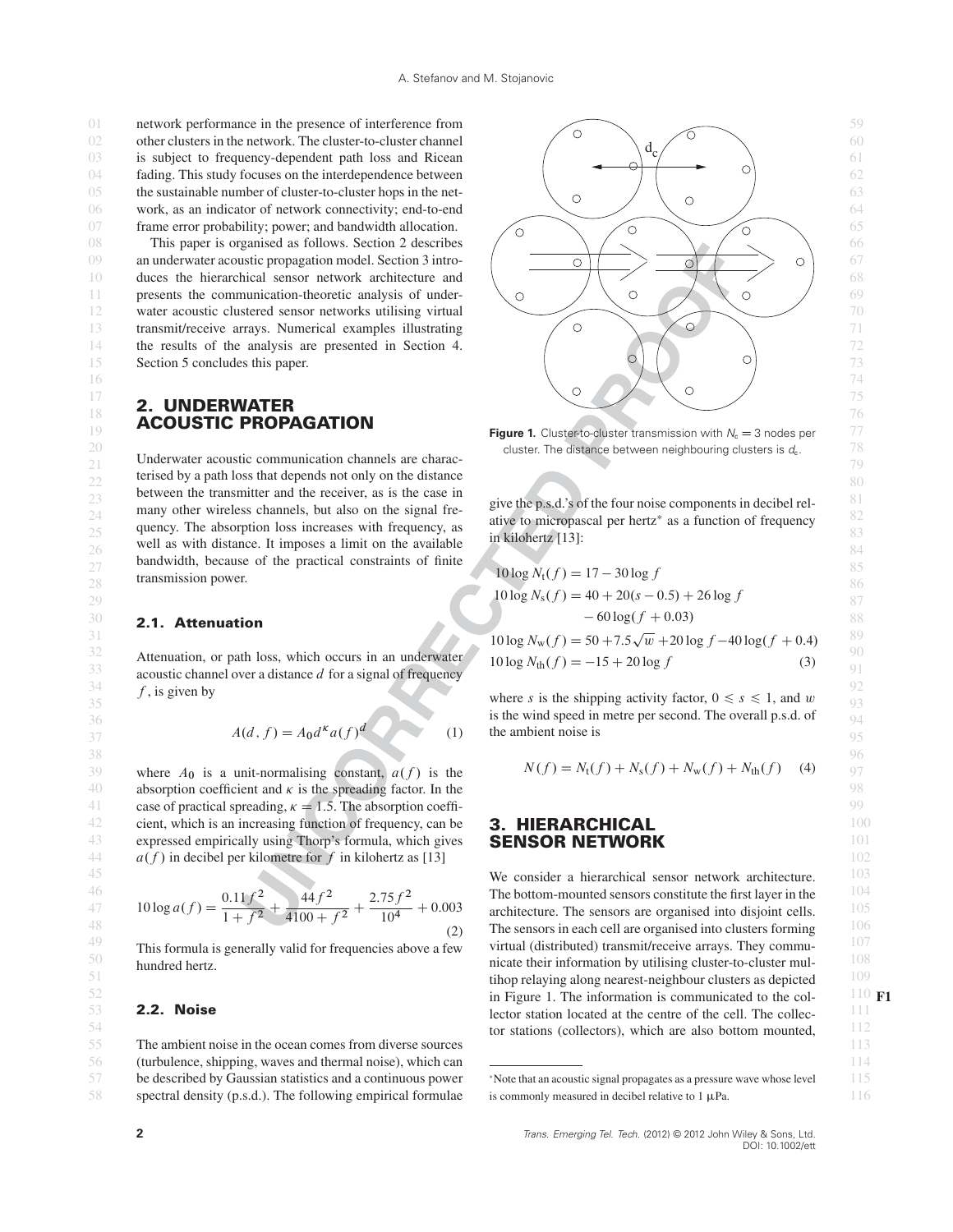02 The collector stations, equipped with co-located transmit/  $\left(\sum_{i=1}^{\infty} x_i\right)^{1/2}$ 03 61 receive arrays also utilise multihop relaying to transmit 04 their respective information to the central collector. As the  $\sqrt{2\pi}$ 05 distance between the sensors is shorter than the distance  $\sqrt{8}$ 06 64 between the collectors, the sensor cluster-to-cluster trans-07 missions are allocated a higher operating frequency than  $\left( \bigtimes_{\alpha} \bigtimes_{\beta} \bigtimes_{\beta} \right)$   $\left( \bigtimes_{\beta} \bigtimes_{\beta} \right)$ 08 the collector-to-collector transmissions.  $\left( \begin{array}{c} \circ \\ \circ \end{array} \right)$   $\left( \begin{array}{c} \circ \\ \circ \end{array} \right)$   $\left( \begin{array}{c} \circ \\ \circ \end{array} \right)$ 

<sup>15</sup> organised into clusters. We consider two versions of the **Figure 3.** Network of collector stations. 16 74 protocol and describe it in terms of sensor's clustered 17 transmissions to the collector. The collector of the collector of the collector.

**INTERFERENCE CONSULTER CONSULTER CONSULTER CONSULTER CONSULTER CONSULTER CONSULTER CONSULTER CONSULTER CONSULTER CONSULTER CONSULTER CONSULTER CONSULTER CONSULTER CONSULTER CONSULTER CONSULTER CONSULTER CONSULTER CONSULT** F2  $^{18}$  *Protocol 1*: The protocol is illustrated in Figure 2. The **3.2. Collector network topology**  $^{76}$ 19 sensor clusters closest to the collector transmit their infor-20 mation first in a single-hop transmission to the collector as We consider a network of bottom-mounted collector sta-21 depicted in Figure 2(c). The sensor clusters that are two  $\frac{1}{100}$  tions. Therefore, we focus on a two-dimensional network  $\frac{79}{2}$  $22$  hops away transmit next through a two-hop route to the that provides coverage over a certain area. Let the area of  $80$ 23 collector and so on. As they need to relay the data, the the network be a circle of radius r. We assume a uniform 24 sensor clusters closer to the collector can take advantage distribution of collector stations in the network as denicted  $82$ <sup>25</sup> of the established route and transmit again. For example,  $\frac{1}{10}$  Figure 3. Given the number of collector stations in the <sup>83</sup>  $^{26}$  Figure 2(a) shows sensor clusters that are three hops away network. K, and the area of the network. A, the density of  $^{84}$  $27$  from the collector. They establish three-hop routes. The the collector stations in the network is 28 other sensor clusters in the route, which are within two  $\frac{28}{36}$ <sup>29</sup> hops and a single hop from the collector, take advan-<br> $\frac{1}{2}$   $\frac{1}{2}$   $\frac{1}{2}$   $\frac{1}{2}$   $\frac{1}{2}$   $\frac{1}{2}$   $\frac{1}{2}$   $\frac{1}{2}$   $\frac{1}{2}$   $\frac{1}{2}$   $\frac{1}{2}$   $\frac{1}{2}$   $\frac{1}{2}$   $\frac{1}{2}$   $\frac{1}{2}$   $\frac{1}{2}$   $\$ 30 tage of the established route and send new information to  $\frac{\rho_{\text{col}} - \overline{A}}{\rho_{\text{col}} - \overline{A}}$  $31$  the collector.  $89$ the collector.

 $33$  in each time slot, some nodes can simultaneously transmit between the collector stations is <sup>34</sup> on the same frequency band [14]. Of course, this leads to  $\frac{92}{100}$ 35 interference among transmissions utilising the same time  $a_{\text{col}} = \frac{a_{\text{col}}}{\sqrt{\rho_{\text{col}}}}$  (6) 93 36 slot and the same bandwidth. 94

 $38$  simplified version of the protocol described previously. In (grid pattern). Without the loss of generality, we assume  $96$ <sup>39</sup> this case, the sensor clusters still utilise multihop trans-<br><sup>39</sup> that  $c = 1$ .  $40$  missions; however, all sensor clusters that are within the We assume multihop transmission based on nearest-<sup>41</sup> collector's cell transmit only once to the collector. In other neighbour routing. This is an energy saving strategy, and as  $\frac{99}{2}$  $42$  words, sensor clusters closer to the collector that are part such, it may be attractive for networks with limited energy,  $100$  $43$  of a multihop route for a sensor cluster that is farther away battery-powered nodes. The analysis is performed under  $101$ <sup>44</sup> from the collector only act as relays and do not transmit the assumption that the route between the source and the  $102$  $45$  new information to the collector. The set of the discussion regarding route  $103$ *Protocol 2*: The second data gathering protocol is a new information to the collector.



**Figure 3.** Network of collector stations.

### **3.2. Collector network topology**

We consider a network of bottom-mounted collector stations. Therefore, we focus on a two-dimensional network that provides coverage over a certain area. Let the area of the network be a circle of radius  $r$ . We assume a uniform distribution of collector stations in the network as depicted in Figure 3. Given the number of collector stations in the  $\frac{83}{84}$  F3 network,  $K$ , and the area of the network,  $A$ , the density of the collector stations in the network is

$$
\rho_{\rm col} = \frac{K}{\mathcal{A}}\tag{5}
$$

 $32$  We note that a form of spatial reuse is possible, where  $\sim$  For a uniform collector station distribution, the distance  $\sim$  90 For a uniform collector station distribution, the distance between the collector stations is

$$
d_{\rm col} = \frac{c}{\sqrt{\rho_{\rm col}}} \tag{6}
$$

 $37$  Protocol 2: The second data gathering protocol is a where c is a constant that depends on the node placement  $95$ (grid pattern). Without the loss of generality, we assume that  $c = 1$ .

> We assume multihop transmission based on nearestneighbour routing. This is an energy saving strategy, and as such, it may be attractive for networks with limited energy, battery-powered nodes. The analysis is performed under the assumption that the route between the source and the



46 and 104 and 2012 and 2013 and 2014 and 2014 and 2014 and 2014 and 2014 and 2014 and 2014 and 2014 and 2014

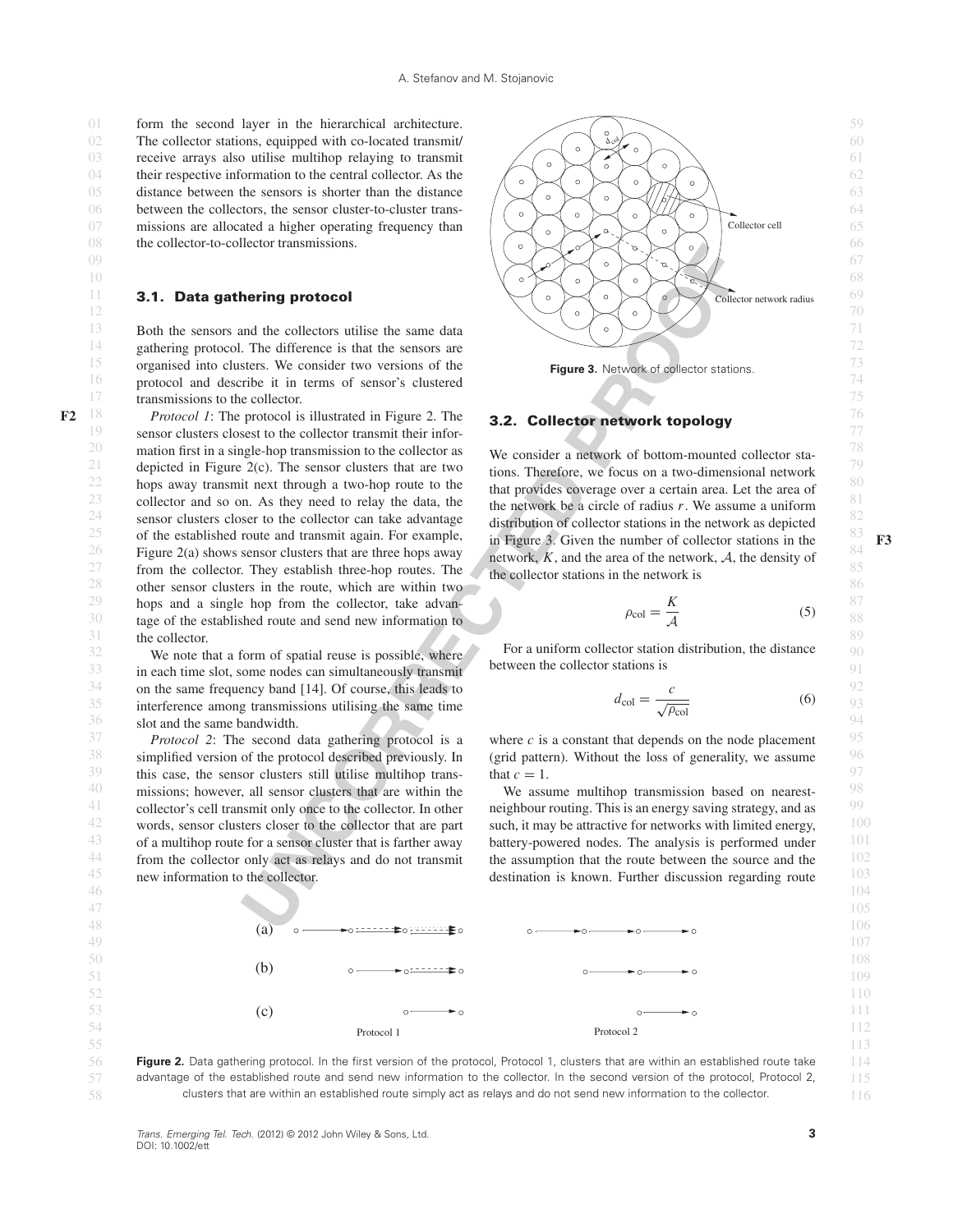02 found in [12] and references therein. As the longest multi-  $\circ \circ (\bullet) \bullet \circ (\bullet) \circ \bullet$ 03 hop route in the network is along the radius of the network  $\frac{1}{2}$  or  $\frac{1}{2}$  or  $\frac{1}{2}$  or  $\frac{1}{2}$  or  $\frac{1}{2}$  or  $\frac{1}{2}$  or  $\frac{1}{2}$  or  $\frac{1}{2}$  or  $\frac{1}{2}$  or  $\frac{1}{2}$  or  $\frac{1}{2}$  or  $\frac{1}{2}$  or  $\$ 

$$
n_c^{\text{max}} = \frac{r}{d_{\text{col}}} = \frac{\sqrt{\mathcal{A}/\pi}}{\sqrt{\mathcal{A}/K}} = \sqrt{\frac{K}{\pi}} \tag{7}
$$

density of the sensors is

$$
\rho_{\rm s} = \frac{M_{\rm c}}{A_{\rm c}} = \frac{N}{K A_{\rm c}} \approx \frac{N}{A} = \frac{1}{d_{\rm s}^2}
$$
\n(8) Figure 5. Interfering clusters in the network.

where  $d_s$  denotes the distance between sensors.

 $\frac{23}{\text{c} \cdot \text{c}}$  clusters. The density of clusters in a cell is  $\frac{81}{\text{c} \cdot \text{c}}$ 

$$
\rho_{\rm c} = \frac{M_{\rm c}/N_{\rm c}}{\mathcal{A}_{\rm c}} = \frac{\rho_{\rm s}}{N_{\rm c}} \tag{9}
$$
\n
$$
\rho_{\rm c} = \frac{M_{\rm c}/N_{\rm c}}{\mathcal{A}_{\rm c}} = \frac{\rho_{\rm s}}{N_{\rm c}} \tag{11}
$$

28 We define the distance between clusters,  $d_c$ , as the distance 3.4 Interference model  $29$  between the centres of the clusters. Hence,  $87$ 

$$
d_{\rm c} = d_{\rm s} \sqrt{N_{\rm c}} \approx \sqrt{\frac{N_{\rm c}}{\rho_{\rm s}}} \tag{10}
$$



**Figure 4.** A collector cell contains  $M_c = \frac{N}{K}$  sensors.



<sup>21</sup> where  $d_s$  denotes the distance between sensors. ing the steps of Section 3.2, we obtain the maximum <sup>79</sup> 22 We assume that groups of  $N_c$  sensors are organised into number of sensor cluster-to-cluster hops as  $\frac{80}{21}$ number of sensor cluster-to-cluster hops as

$$
p_{\rm c} = \frac{M_{\rm c}/N_{\rm c}}{4} = \frac{\rho_{\rm s}}{N} \tag{11} \qquad \frac{82}{N_{\rm s}} = \frac{1}{\sqrt{\pi}} \sqrt{\frac{N}{N_{\rm c}K}} \tag{11} \qquad \frac{82}{83}
$$

### **3.4. Interference model**

 $30$  88  $\sqrt{\frac{N}{N}}$  In order to illustrate the interference model, we focus on 89 32  $d_c = d_s \sqrt{N_c} \approx \sqrt{\frac{N_c}{T}}$  (10) a single transmission from a source cluster to a destina-33 tion cluster, as depicted in Figure 5. We impose a protocol  $91$  $34$  constraint: no clusters that are at the same distance from  $92$  $\frac{35}{35}$  We assume cluster-to-cluster multihop routes along the destination cluster as the source cluster are allowed to **F5**  $\frac{36}{10}$  nearest-neighbour clusters, as depicted in Figure 5. Follow-<br>transmit in the same time slot and in the same frequency the destination cluster as the source cluster are allowed to transmit in the same time slot and in the same frequency

**EXERCISE THE CONSULTER CONSULT AND ACCUPATION CONSULT AND ACCUPATION CONSULTATION OF SERVER CONSULTATION OF SCIENCISE IN A SERVE OF SIGNAL ACCUPATION CONSULTATION OF CONSULTATION OF CONSULTATION OF CONSULTATION OF CONSUL** the first and second tiers is

$$
I(f) \approx \frac{c_1 S}{A(2d_c, f)} + \frac{c_2 S}{A(3d_c, f)}
$$
(12)

**58 Figure 4.** A collector cell contains  $M_c = \frac{N}{K}$  sensors. tively. In particular, we let  $c_1 = c_2 = 6$ . As there are 116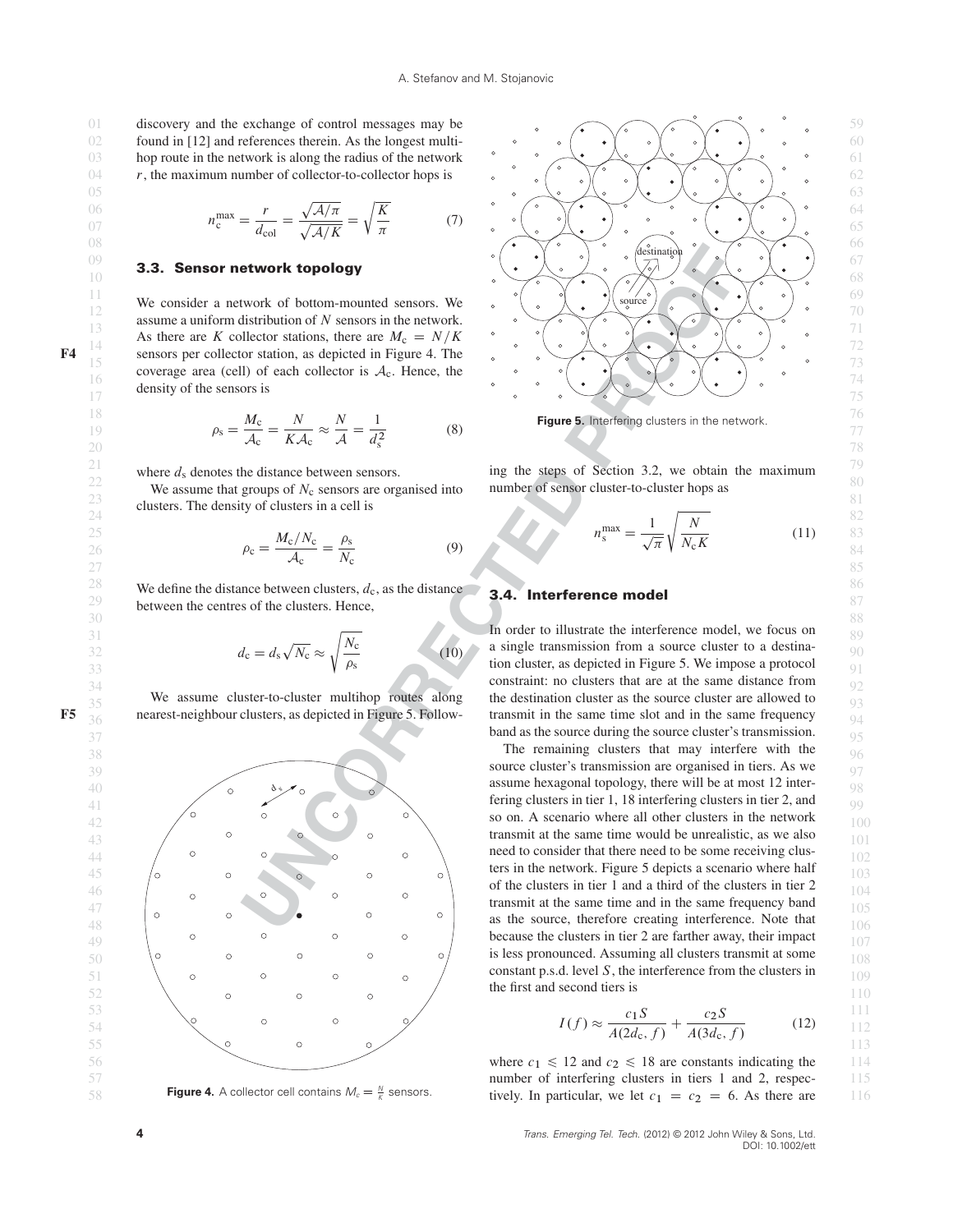02 that the interference is Gaussian with a p.s.d. given by  $\log$ Equation (12).

05 and the interference p.s.d.  $I(f)$ , we can evaluate the  $\frac{1}{2}$  120 06 signal-to-interference-plus-noise ratio (SINR) observed  $\frac{1}{2}$  100. **F6** 07 over a distance  $d_c$ , as shown in Figure 6. We observe  $\frac{d}{d}$ 08 that there is a preferred operating frequency,  $f_0(d_c)$ , which  $\frac{60}{2}$  80 decreases the details of the details of the details of the details of the details of the details of the details of the details of the details 09 depends on the distance,  $d_c$ , where  $[A(d_c, f)(N(f) + 60]$ F7 10  $I(f)$ <sup>-1</sup> is maximised. Figure 7 presents this preferred  $40$   $40$   $d=2km$   $d=2km$  68 11 operating frequency,  $f_0(d_c)$ , as a function of the distance, 12 given transmit p.s.d. level of  $S = 110$  dB re  $\mu$ Pa per Hz d=5km d=5km d=5km d=5km d=5km d=5km d=5km d=5km d=5km d=5km d=5km d=5km d=5km d=5km d=5km d=5km d=5km d=5km d=5km d=5km d=5km d=5km d=5km d=5km d=5km d=5km d= 13 for f in kilohertz. We note that the preferred operating  $\frac{0}{70}$   $\frac{1}{75}$  80 85 90 95 100 105 110 115 71 **F8** 14 frequency is higher when there is interference. Figure 8 transmit power spectral density  $\frac{14}{12}$  Frequency is higher when there is interference. Figure 8 15 73 presents this preferred operating frequency as a function 16 of the transmit p.s.d. for various distances.<br>**Figure 8.** Operating frequency with interference versus transof the transmit p.s.d. for various distances.



 $36$  density is  $S = 110$  dB re  $\mu$ Pa per Hz. The spreading factor is by the network, that is, the number of cluster-to-cluster  $94$ density is  $S = 110$  dB re  $\mu$ Pa per Hz. The spreading factor is



56 114 **Figure 7.** Operating frequency versus distance for transmit 57 power spectral density of  $S = 110$  dB re  $\mu$ Pa per Hz. The  $\Delta$  Note that although the analysis does not consider it explicitly, in 115 power spectral density of  $S = 110$  dB re  $\mu$ Pa per Hz. The spreading factor is  $\kappa = 1.5$ .

Trans. Emerging Tel. Tech. (2012) © 2012 John Wiley & Sons, Ltd. DOI: 10.1002/ett



17 75 mit power spectral density for various distances. The spreading 18 **factor** is  $\kappa = 1.5$ . 76 factor is  $\kappa = 1.5$ .

$$
p_{\text{route}} = 1 - (1 - p_{\text{b}})^{L n_{\text{h}}} \tag{13}
$$

 $35$  Figure 6.  $[A(N+1)]^{-1}$  for various distances. The power spectral the number of cluster-to-cluster hops that can be sustained  $93$  $\kappa = 1.5$  hops that can satisfy the maximum end-to-end route frame  $\frac{95}{5}$ 

$$
n_{\rm sh} = \frac{1}{L} \frac{\log\left(1 - p_{\rm route}^{\rm max}\right)}{\log(1 - p_{\rm b})} \approx \frac{1}{L} \frac{p_{\rm route}^{\rm max}}{p_{\rm b}} \tag{14}
$$

$$
p_{\text{b}} \lesssim \left(\frac{1+\mathcal{K}}{1+\mathcal{K}+\gamma(d_{\text{c}},f)}\right)^{tr} \exp\left(-\frac{tr\mathcal{K}\gamma(d_{\text{c}},f)}{1+\mathcal{K}+\gamma(d_{\text{c}},f)}\right) \tag{15}
$$

**5**

<sup>58</sup> spreading factor is  $\kappa = 1.5$ . practice,  $\{n_{\rm sh}, n_{\rm c}$  max,  $n_{\rm s}^{\rm max}\} \in \mathbb{N}$ . 116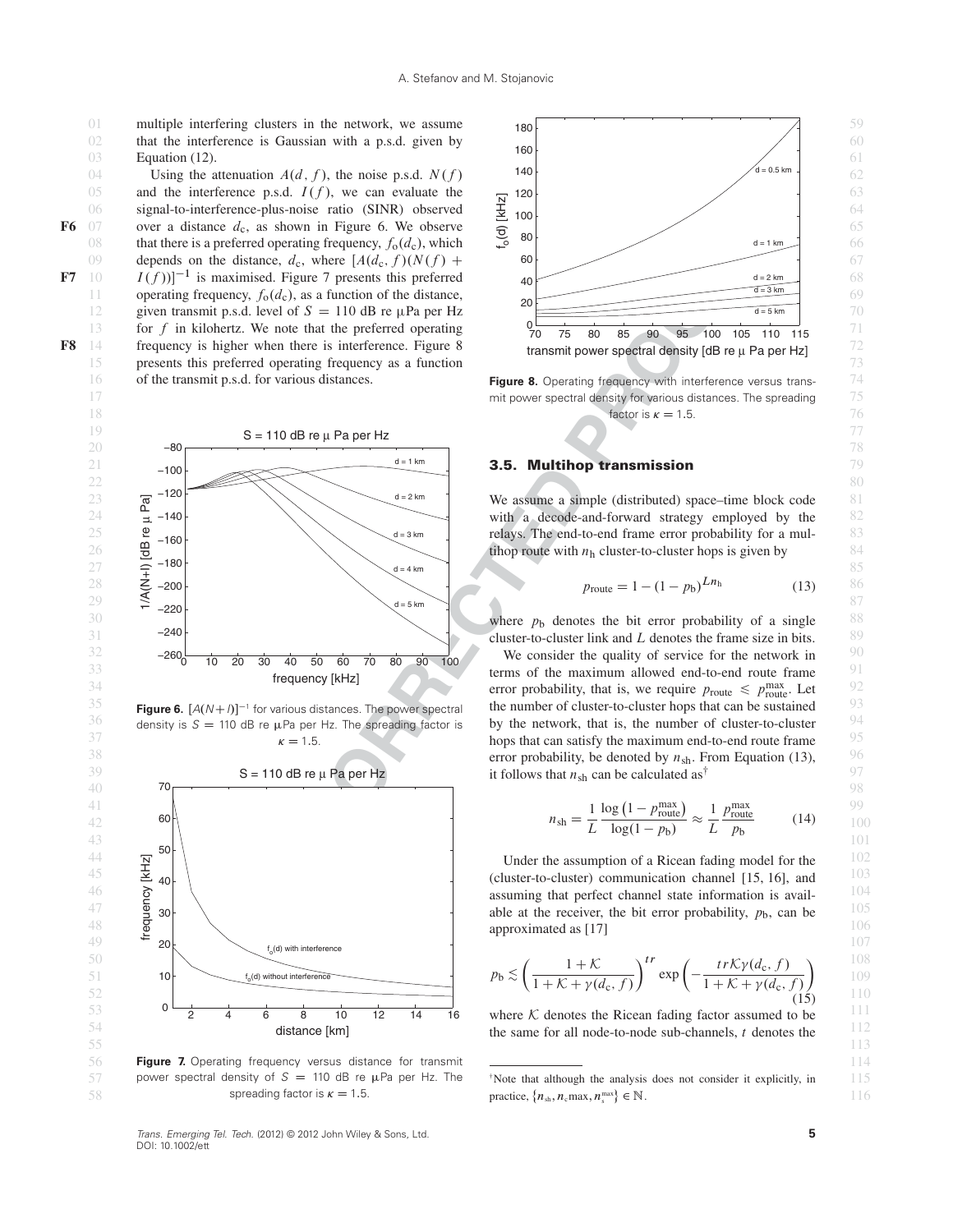02 and  $\gamma$  denotes the SINR. We assume that the attenuation, collector stations and the sensors have the ability to adjust 60 03 noise and interference are constant over the entire band-<br>their power levels, so that the sustainable number of hops 61 and  $\gamma$  denotes the SINR. We assume that the attenuation, noise and interference are constant over the entire bandwidth, so that the SINR can be calculated as

$$
\gamma(d_{\rm c}, f) = \frac{P}{A(d_{\rm c}, f)(N(f) + I(f))B} \tag{16}
$$

 $\theta$  where B is the bandwidth in kilohertz and P is the ber of hops in order to guarantee full connectivity. As we  $\theta$ where  $B$  is the bandwidth in kilohertz and  $P$  is the transmit power.

The frequency-nonselective assumption is a suitable approximation for systems with narrow bandwidth. It can also be extended to wideband multicarrier systems, such **Q3** 14 as orthogonal frequency-division multiplexing [18]. In that case, the operating frequency,  $f_0(d_c)$  would describe the performance on one of the carriers. The performance on the other carriers would correspond to the frequency  $f_0(d_c)$ shifted by multiples of subcarrier separation  $\Delta f$ .

### **4. NUMERICAL EXAMPLES**

 $22$  We present numerical examples to examine the relation-<br>80 23 ships between the sustainable number of hops, the end-to-24 end frame error probability, signal power and bandwidth.  $\overline{a}$  and  $\overline{b}$  abundance considerations.  $25$  We assume Ricean fading for each channel [15, 16]. The  $4.1$ . Kobustness considerations  $83$ 26 Ricean fading factor is taken to be  $K = 10$ . We consider Figure 11 presents the sustainable number of sensor 27 a target (maximum allowed) end-to-end frame error prob-<br> $\frac{1}{27}$  rights are sustainable number of sensor 85 ability of  $p_{\text{route}}^{\text{max}} = 10^{-3}$  for both the collector and sensor<br>
res of the transmit power. The bandwidth is  $R_1 = 4 \text{ kHz}$ 29 networks. The frame size is  $L = 1000$  bits. The spreading the end-to-end frame error probability is  $10^{-3}$  We are 30 factor is  $\kappa = 1.5$ , the shipping activity factor is  $s = 0.5$  and the end-to-end transmit power is  $P_0 = 114$  dB 31 the wind speed is  $w = 0$  m/s. We note that an acoustic sig-<br>32  $32$  nal propagates as a pressure wave whose level is commonly re  $\mu$ Pa, the collector cell is fully connected; hence, data  $33$  measured in decibel relative to 1 µPa. We adopt that con-<br> $\frac{\text{can be gained from the entire area of the sensor field.}}{\text{Hermass if the current is caused to } P_1}$ <sup>34</sup> vention; hence, the power levels are expressed in decibel **However**, if the transmit power is request to  $P_s = 105 \text{ dB}$  92 35 relative to micropascal. We neglect any fixed losses.<sup>‡</sup> **re**  $\mu$ Pa,<sup>3</sup> the network becomes coverage limited when the

 $37$  sensors and 200 collectors deployed uniformly over a words, a reduction of the sensors power essentially leads  $95$ 38 circular network of area  $A = 10000 \text{ km}^2$ . Hence, there are to a reduction in the area of the sensing field of the respec-<br>20  $39$   $M_c = 100$  sensors per collector station. Each collector's the collector cell, at least until the number of sensors in  $97$ <sup>40</sup> coverage area is  $A_c \approx 50 \text{ km}^2$ . The performance of the  $\frac{\text{the collector cell is } M_c \lesssim 37.}{\text{The sensitivity of the sustainable number of sensor} \geq 98.}$  $F9$ <sup>41</sup> collector network is presented in Figure 9. The collector's **Figure 1.1 Collection** in the sustainable number of sensor <sup>42</sup> initial transmit power is  $P_c = 118$  dB re  $\mu$ Pa, and the band-<br>discrete the process depicted in Figure 12. The transmit power is width is  $B_c = 4$  kHz. Each collector is equipped with a quency is depicted in Figure 12. The transmit power is  $P_a = 114$  dB re uPa and the bandwidth is  $B_c = 4$  kHz  $^{44}$  co-located array with three transmit/receive elements util-<br> $^{P_s} = 114$  dB re  $\mu$ Pa, and the bandwidth is  $B_s = 4$  kHz.  $45$  ising a space–time code that achieves full diversity. The  $\frac{103}{103}$  is the strong probability is 10 °. We  $\frac{103}{103}$ <sup>46</sup> corresponding performance of each collector's cell sen-<br> $\frac{0.088}{100}$  consent as the operating requency, F10  $^{47}$  sor network is presented in Figure 10. The sensor's initial the sensor network provides full connectivity for all values  $105$ transmit power is  $P_s = 114$  dB re  $\mu$ Pa, and the bandwidth<br>sor network becomes coverage limited when the number of <sup>49</sup> is  $B_s = 4$  kHz. The sensors are organised into clusters. The sensors are organised into clusters. The sensors are organised into clusters. The sensors are  $\frac{107}{100}$ For the size is  $N_c = 3$ . We assume that  $t = 3$  and  $r = 1$ , nodes is  $M_c \ge 10$ . Similarly, when the carrier frequency is  $108$ 51 that is, the nodes in the transmit cluster collaborate to form  $J_0 \pm 8$  KHz, the sensor network becomes coverage lim-<br>is during the number of a data is  $M \leq 25$ . This actually 52 a distributed space–time code, but a single node acts as a lited when the number of nodes is  $M_c \approx 35$ . Inis network 110



<sup>56</sup> ment of the background noise level to suit a particular environment and  $114$ 

value but will not alter the general behaviour.

bandwidth in kilchertz and *P* is the unit<br>of the of hops in order to guarative follows.<br>
In the control connection Equation (soletic from Figures 2 and 10, this is the control connection exponents of the action of the ac 01 transmit diversity gain, r denotes the receive diversity gain receiver in the receiving cluster. We also assume that the 59  $04$  width, so that the SINR can be calculated as through the network never exceeds the maximum number  $62$ 05 63 of hops given in Equations (7) and (11), respectively. The  $\begin{array}{cc} 06 & 06 \end{array}$   $\begin{array}{cc} 06 & 06 \end{array}$   $\begin{array}{cc} 06 & 06 \end{array}$  figures present the sustainable number of hops, operating  $\begin{array}{cc} 64 & 64 \end{array}$  $(107 \text{ A}(\text{d}_c, f))$   $A(\text{d}_c, f)(N(f) + I(f))$  frequency and transmit power. Clearly, we require the sus-08 **66** tainable number of hops to be equal to the maximum num-10 transmit power. **Example 10** observe from Figures 9 and 10, this is the case for both the 68 11 The frequency-nonselective assumption is a suitable collector network and the sensor network. We also observe 69 12 approximation for systems with narrow bandwidth. It can that the operating frequency for the network of collector 70 13 also be extended to wideband multicarrier systems, such stations is different from the operating frequency for the 71 14 as orthogonal frequency-division multiplexing [18]. In that sensor network. For example, the operating frequency for 72 15 case, the operating frequency,  $f_0(d_c)$  would describe the the network of collector stations when the number of col- 73 16 performance on one of the carriers. The performance on the lectors is  $K = 200$  is about  $f_0(d_{\text{col}}) = 14$  kHz. However, 74 17 other carriers would correspond to the frequency  $f_0(d_c)$  the operating frequency for the sensor network when the 25 18 shifted by multiples of subcarrier separation  $\Delta f$ . number of sensors per collector cell is  $M_c = 100$  is about 76  $f_0(d_s) = 53$  kHz. Hence, there is a sufficient frequency  $77$ **20 4. NUMERICAL EXAMPLES** separation to ensure the operation of the hierarchical sen-21 **sor network without any cross-interference between the** 79 receiver in the receiving cluster. We also assume that the collector network and the sensor network.

# **4.1. Robustness considerations**

<sup>36</sup> We present an example of a sensor network with 20 000 number of sensors in the collector cell is  $M_c \lesssim 37$ . In other 94 Figure 11 presents the sustainable number of sensor 85 F11 cluster-to-cluster hops in a collector cell for different values of the transmit power. The bandwidth is  $B_s = 4$  kHz. The end-to-end frame error probability is  $10^{-3}$ . We observe that when the transmit power is  $P_s = 114$  dB re  $\mu$ Pa, the collector cell is fully connected; hence, data can be gathered from the entire area of the sensor field. However, if the transmit power is reduced to  $P_s = 105$  dB re  $\mu$ Pa,<sup>§</sup> the network becomes coverage limited when the number of sensors in the collector cell is  $M_c \lesssim 37$ . In other words, a reduction of the sensors power essentially leads to a reduction in the area of the sensing field of the respective collector cell, at least until the number of sensors in the collector cell is  $M_c \lesssim 37$ .

53 111 behaviour is due to the fact that a deviation from the pre- $\frac{112}{54}$  ferred operating frequency  $f_0$  causes the SINR to decrease,  $\frac{112}{112}$ The sensitivity of the sustainable number of sensor cluster-to-cluster hops in a collector cell to the carrier frequency is depicted in Figure 12. The transmit power is  $\frac{1}{1}$  **F12**  $P_s = 114$  dB re  $\mu$ Pa, and the bandwidth is  $B_s = 4$  kHz. The end-to-end frame error probability is  $10^{-3}$ . We observe that when  $f_0$  is chosen as the operating frequency, the sensor network provides full connectivity for all values of  $M_c$  < 100. If the carrier frequency is  $f_0 \pm 5$  kHz, the sensor network becomes coverage limited when the number of nodes is  $M_c \lesssim 10$ . Similarly, when the carrier frequency is  $f_0 \pm 8$  kHz, the sensor network becomes coverage limited when the number of nodes is  $M_c \lesssim 35$ . This network

provide the necessary SINR margins, will scale the results in absolute

 $57$  provide the necessary SINR margins, will scale the results in absolute  $$Recall that the absolute values may scale depending upon the fixed$  115 58 value but will not alter the general behaviour. In losses and the noise level used for a particular system's link budget. 116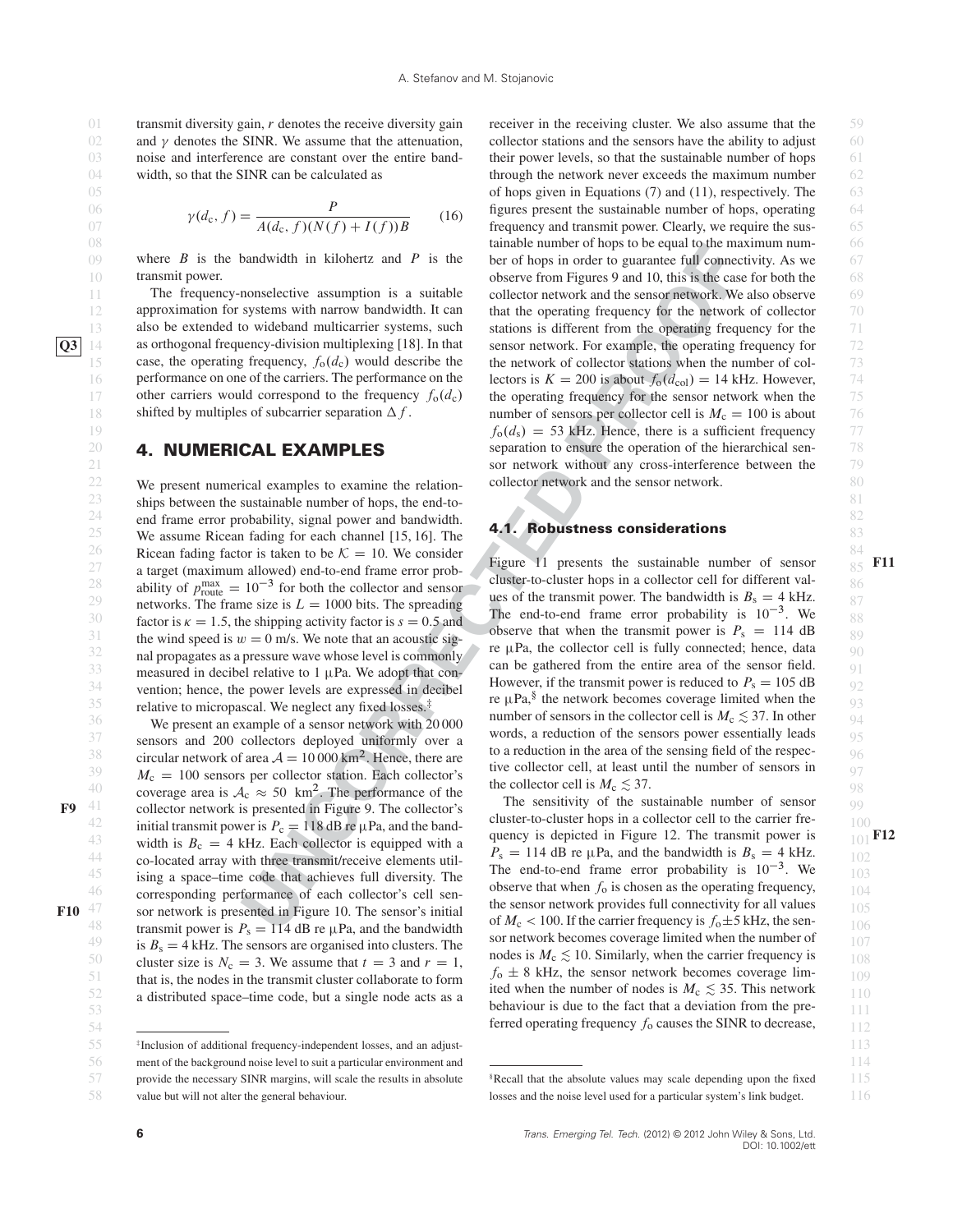### A. Stefanov and M. Stojanovic

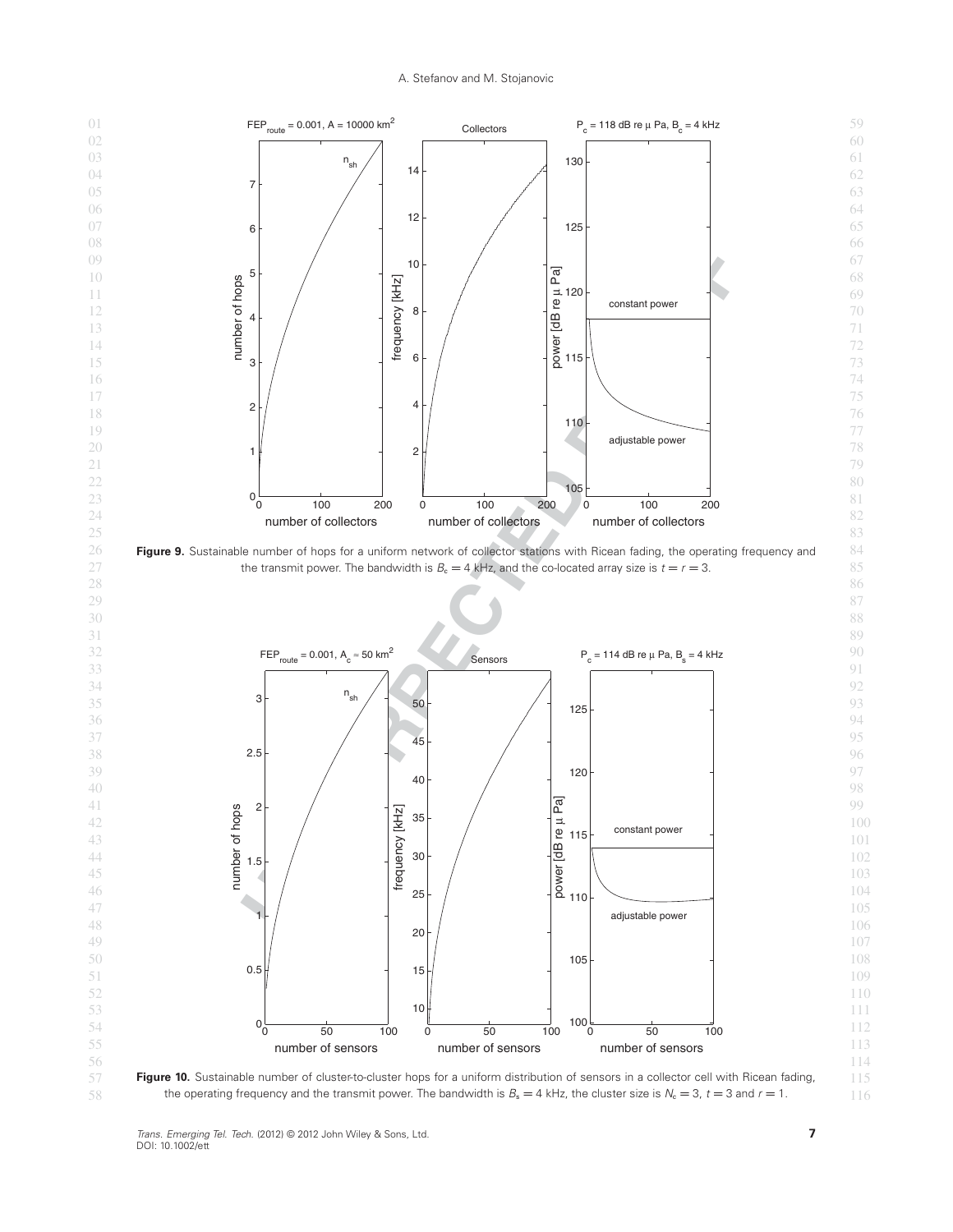43 and 101 and 101 and 101 and 101 and 101 and 101 and 101 and 101 and 101 and 101 and 101 and 101 44 **102** 102



 $^{18}$  uniform distribution of sensors in a collector cell with Ricean uniform distribution of sensors in a collector cell with Ricean fad-  $^{76}$ Figure 11. Sustainable number of cluster-to-cluster hops for a uniform distribution of sensors in a collector cell with Ricean fading for various sensors powers. The bandwidth is  $B_s = 4$  kHz.



38<br>**Figure 12.** Sustainable number of cluster-to-cluster hops for a **Figure 14.** Sustainable number of cluster to hear for a second that

0 10 20 30 40 50 60 70 80 90 100 0.5 1 1.5 2 2.5 3 3.5 number of sensors number of hops cluster size cluster size = 2  $e$ luster size = 4

 $^{17}$  **Figure 11.** Sustainable number of cluster-to-cluster hops for a **Figure 13.** Sustainable number of cluster-to-cluster hops for a  $^{75}$ 19 fading for various sensors powers. The bandwidth is  $B_s = 4$  kHz. ing for various cluster sizes. The power is  $P_s = 114$  dB re  $\mu$ Pa,  $77$  $20$  and the bandwidth is  $B_s = 4$  kHz.



 $39$  by the sensors in a collector cell with Ricean **Figure 14.** Sustainable number of cluster-to-cluster hops for a  $97$  cluster of sensors in a collector cell with Piecen 40 fading for various operating frequencies. The power is  $P_s =$  dinitorm distribution of sensors in a collector cell with Ricean  $\frac{98}{100}$ 41 adding for various wind speeds. The bandwidth is  $B_s = 4$  kHz.<br>and the transmit power is  $P_s = 114$  dB re u.Pa.  $42$  and the transmit power is  $r_s = 114$  up for  $\mu$  a. **Figure 14.** Sustainable number of cluster-to-cluster hops for a uniform distribution of sensors in a collector cell with Ricean fading for various wind speeds. The bandwidth is  $B_s = 4$  kHz, and the transmit power is  $P_s = 114$  dB re  $\mu$ Pa.

45 as shown in Figure 6, which results in a decrease in the order, the sensor network becomes coverage limited when 103 46 sustainable number of cluster-to-cluster hops as well. the number of nodes is  $M_c \lesssim 10$ .

48 ber of sensor cluster-to-cluster hops in a collector cell cluster-to-cluster hops in a collector cell for different wind 106 **F13** 49 is addressed in Figure 13. The transmit power is  $P_s = \text{speeds}$ . The bandwidth is  $B_s = 4 \text{ kHz}$ . The end-to-end 107 50 114 dB re  $\mu$ Pa, and the bandwidth is  $B_s = 4$  kHz. The frame error probability is  $10^{-3}$ . The transmit power is 108 51 end-to-end frame error probability is  $10^{-3}$ . We assume  $P_s = 114$  dB re  $\mu$ Pa. We observe that when the wind 109 52 that the nodes in the transmit cluster collaborate to form speed is  $w = 0$  m/s, the collector cell is fully connected; 110 53 a distributed space–time code, but a single node acts as hence, data can be gathered from the entire area of the 111 54 a receiver in the receiving cluster, that is,  $t = N_c$  and sensor field. However, if the wind speed increases because 112 55  $r = 1$ . We observe that when the cluster sizes are  $N_c = 3$  of an increase in the level of the noise p.s.d., the network 113 56 and  $N_c = 4$ , the sensor network provides full connectiv-<br>becomes coverage limited. As observed in Figure 14, if the 114 57 ity for all values of  $M_c < 100$ . Only when the cluster size wind speed is increased to  $w = 1$  m/s,  $w = 2$  m/s and 115 58 is reduced to  $N_c = 2$ , because of the decreased diversity  $w = 3$  m/s, the network becomes coverage limited when 116 114 dB re  $\mu$ Pa, and the bandwidth is  $B_s = 4$  kHz. The

order, the sensor network becomes coverage limited when the number of nodes is  $M_c \lesssim 10$ .

47 The impact of the cluster size on the sustainable num-<br>Figure 14 illustrates the sustainable number of sensor 105 Figure 14 illustrates the sustainable number of sensor **F14** cluster-to-cluster hops in a collector cell for different wind speeds. The bandwidth is  $B_s = 4$  kHz. The end-to-end  $P_s = 114$  dB re  $\mu$ Pa. We observe that when the wind speed is  $w = 0$  m/s, the collector cell is fully connected; hence, data can be gathered from the entire area of the sensor field. However, if the wind speed increases because of an increase in the level of the noise p.s.d., the network becomes coverage limited. As observed in Figure 14, if the wind speed is increased to  $w = 1$  m/s,  $w = 2$  m/s and  $w = 3$  m/s, the network becomes coverage limited when